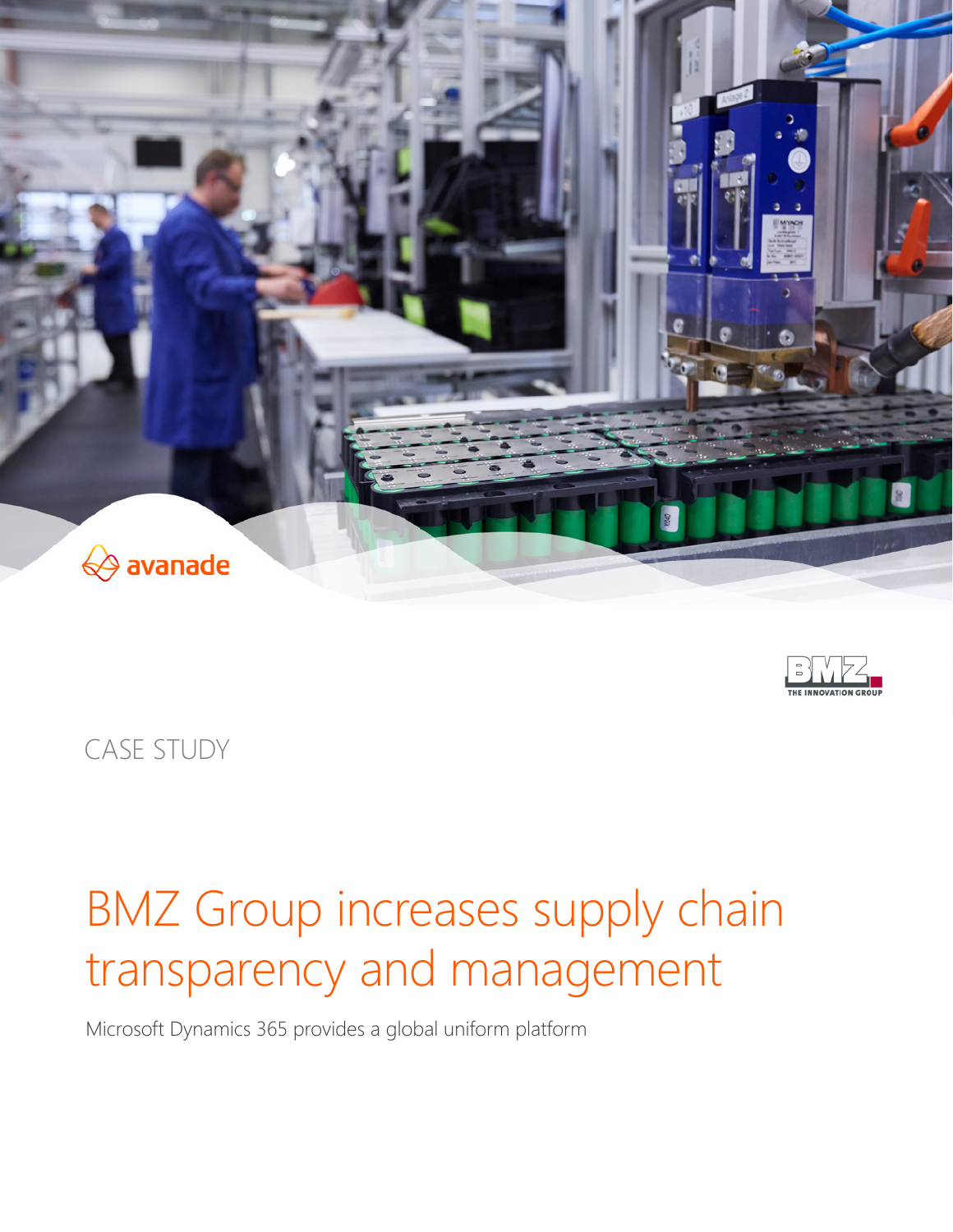As businesses across industries look to become more "green," we're seeing new innovations in energy and the rise of the electric economy. And batteries are playing a greater role. From vacuum cleaners and patient monitors to garden tools and computer chargers, BMZ Group's battery systems are fueling the products that keep our lives charged. But to keep up with the increasing demand, BMZ Group needed to revamp its production planning processes.

## **Situation**  Unintegrated ERP systems slow down production

The BMZ Group is a leading manufacturer of high-tech battery systems headquartered in Germany with locations in the US, France, Poland, China and Japan. Following rapid growth, the company accumulated several disconnected legacy systems that were only partially supported by IT. Because it relied on spreadsheets and other manual tools, media breaks and double entries would interrupt operations. This limited visibility of the materials and capacities available on the factory floor made it challenging to keep production moving.

As a manufacturer in a world of perpetual change, BMZ Group wanted to harmonize its processes and systems to improve production planning and maintain optimal stock levels so customers could get the battery systems they need, when they need it. With a centralized ERP platform and fully integrated product lifecycle management system, employees would have the data needed to improve the quality, transparency and speed of BMZ Group's business and continuously keep up with customer demand and satisfaction.

# **Solution**  ERP processes harmonized with Microsoft Dynamics 365

One of BMZ Group's facilities found early success using the Microsoft Dynamics AX platform, so the company decided to implement [Microsoft Dynamics 365](https://www.avanade.com/technologies/microsoft-dynamics-365) for Finance and Operations as its strategic software in all locations. It chose to partner with Avanade because of our global presence and experience as a leading manufacturing systems integrator in Germany.

Using Avanade Intelligent Enterprise Solutions (AIES), we supported BMZ Group with a complete ERP implementation, deploying engineering, sales order, warehousing, purchasing, production (Discrete and Kanban) and project management modules. Nearly 100% of the new end-to-end processes and functionality came right out of the box. "With AIES, the implementation and data migration were completed quickly and under budget, demonstrating the success and quality of our partnership with Avanade," said BMZ Group's chief financial officer.

Other features include a specialized production preparation garage, giving employees a simplified and intuitive way to control logistics and production work directly from the Dynamics 365 platform. They can now quickly prepare or replan the production flows in a seamless way, depending on customer demands.

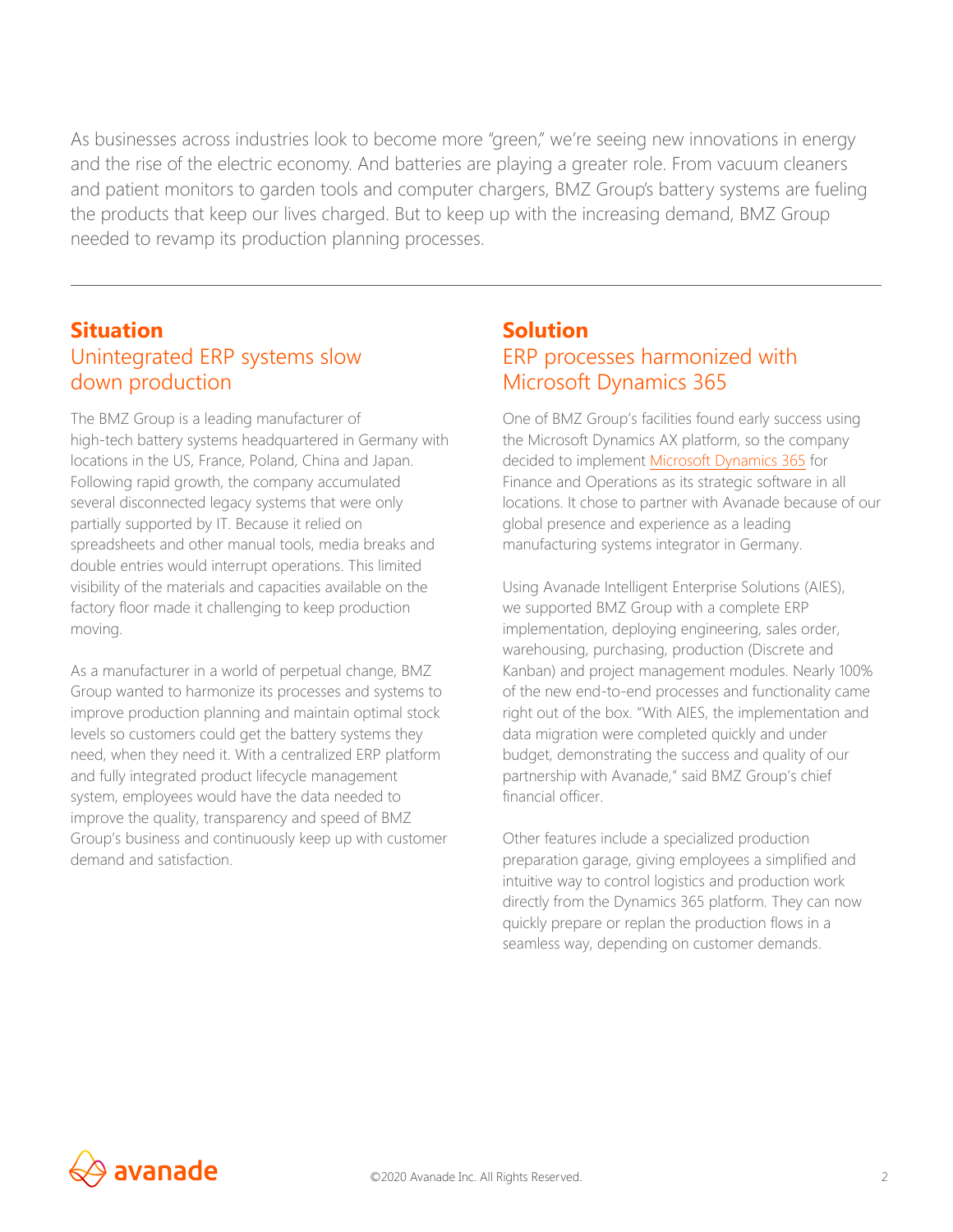BlueStar PLM, a Dynamics 365 ISV solution, was also implemented to handle engineering change management and product data management across the company. This solution supports product innovation and development processes, which are crucial to BMZ Group's growth. Lasernet by Formpipe, another ISV solution, offers the company document management without the need for programming and supports large printing outputs.

### **Results**

# Increased transparency speeds material flow and production planning

By combining emerging and connected technologies to digitally transform its business – known as Industry X.0 – BMZ Group is transforming the employee and customer experience and unlocking new revenue streams. Employees are released from legacy siloes, systems and processes and can rethink how to do business to best position the company for the future.

For example, since BMZ Group's factory floors have limited space to store stock, the new ERP system gives managers quick insight to what they need, when they need it, so production processes can shift when those materials are ready. "The Dynamics 365 system gives us transparency in stock, orders and financials, which was missing with the old systems," said the ERP manager at BMZ Group. "Additionally, Dynamics 365 has the flexibility to change processes depending on new business requirements."

Using the platform's Kanban functionality, mobility and Power BI reporting, BMZ Group is also realizing:

- More consistent material planning and improved product quality
- Increased transparency to help solve issues in material flow and production resource planning
- Delivery reliability, which improves customer service experiences
- Greater flexibility to adapt processes and structures

The company now knows what transactions take place in its warehouses and production plants and can enhance power to its supply chain, ensuring the company can scale to meet the growing demand for its products.

# **About BMZ Group**

The BMZ Group is a global leader in developing and producing lithium-ion batteries and serves as a one-stopshop manufacturing battery products ranging from single cell batteries to modular and standardized high-voltage large-scale batteries (called big packs) for many different markets. The BMZ Group is headquartered in Karlstein/ Main and maintains branch offices in the USA, Poland, France, Japan and China. It was founded 25 years ago by principal shareholder and CEO Sven Bauer.

3,000 employees worldwide work with a development team to produce high-tech battery systems for the international market for automotive, e-mobility, energy storage, medical and industrial applications as well as power tools and garden tools installed worldwide in a broad variety of products by major brands. The company's products range from batteries for electric vehicles and e-bikes, energy storage systems, and portable medical equipment to electric hedge clippers, drills and cordless screwdrivers. BMZ Group has ramped up its production of medical equipment in response to the current situation. Li-ion batteries for ventilators are in high demand, and the BMZ Group will do everything in its power to meet the demand.